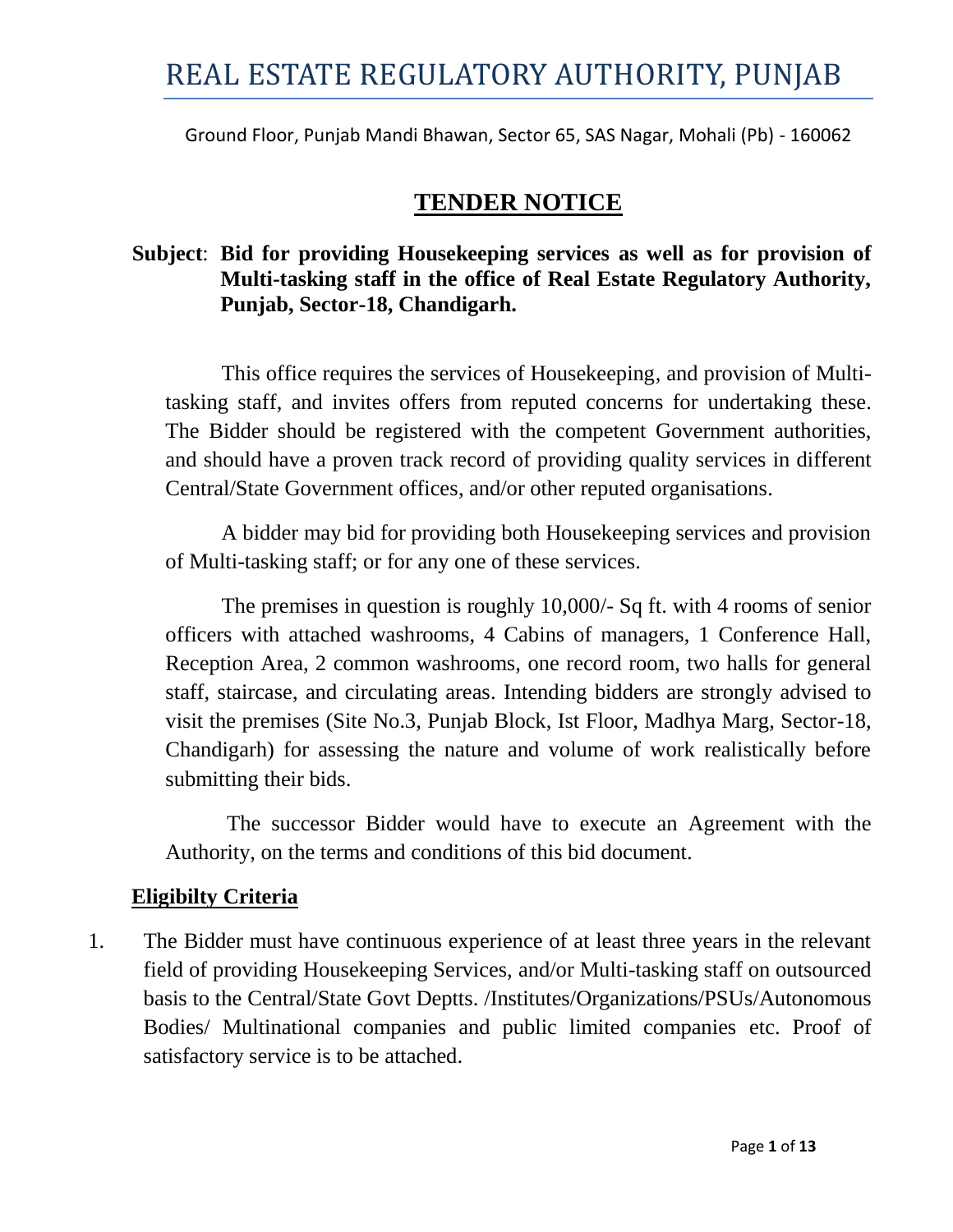Ground Floor, Punjab Mandi Bhawan, Sector 65, SAS Nagar, Mohali (Pb) - 160062

- 2. Only bidders having valid PAN, EPF, ESI, GST registration and holding registration certificate issued by the competent govt. authorities for providing such services, are eligible to submit their quotation. Copies of Valid Registration Certificates/license are to be attached.
- 3. The Bidder should not be blacklisted or debarred by any Govt. Department. A declaration to this effect is to be signed and attached with the Technical Bid.
- 4. The bidder should have furnished earnest money deposit of Rs.50,000/- (Rupees Fifty Thousand only) in the form of Banker's Cheque/DD in favour of Real Estate Regulatory Authority, Punjab, payable at Chandigarh, purchased from any Scheduled Bank, along with the Technical Bid document in the separate envelope.

**Note:** The EMD shall stand forfeited if a bidder withdraws or amends the bid/tender, or impairs or derogates from the tender in any respect during the period of bid/ validity of tender period or in case successful bidder fails to sign or accept the contract within the stipulated period. The EMD shall also stand forfeited in the event of pre-mature withdrawal of the tender(s) by any of the bidders.

### **Format of Bid**

- **5.** The bid to be considered complete must be in two parts: a Technical Bid, and a Financial Bid. These 2 bids must be placed in separate envelopes, marked accordingly; with these envelopes then being submitted in a separate envelope superscribed "**Bid for providing Housekeeping services and/or Provision of multi tasking staff for RERA"**.
- 6. The "Technical Bid": This sealed envelope must contain the copies of certificates that would establish the bidder's eligibility; and demonstrate its ability to fulfil the requirements of the bid. The demand draft of earnest money should be placed in the envelope containing the technical bid.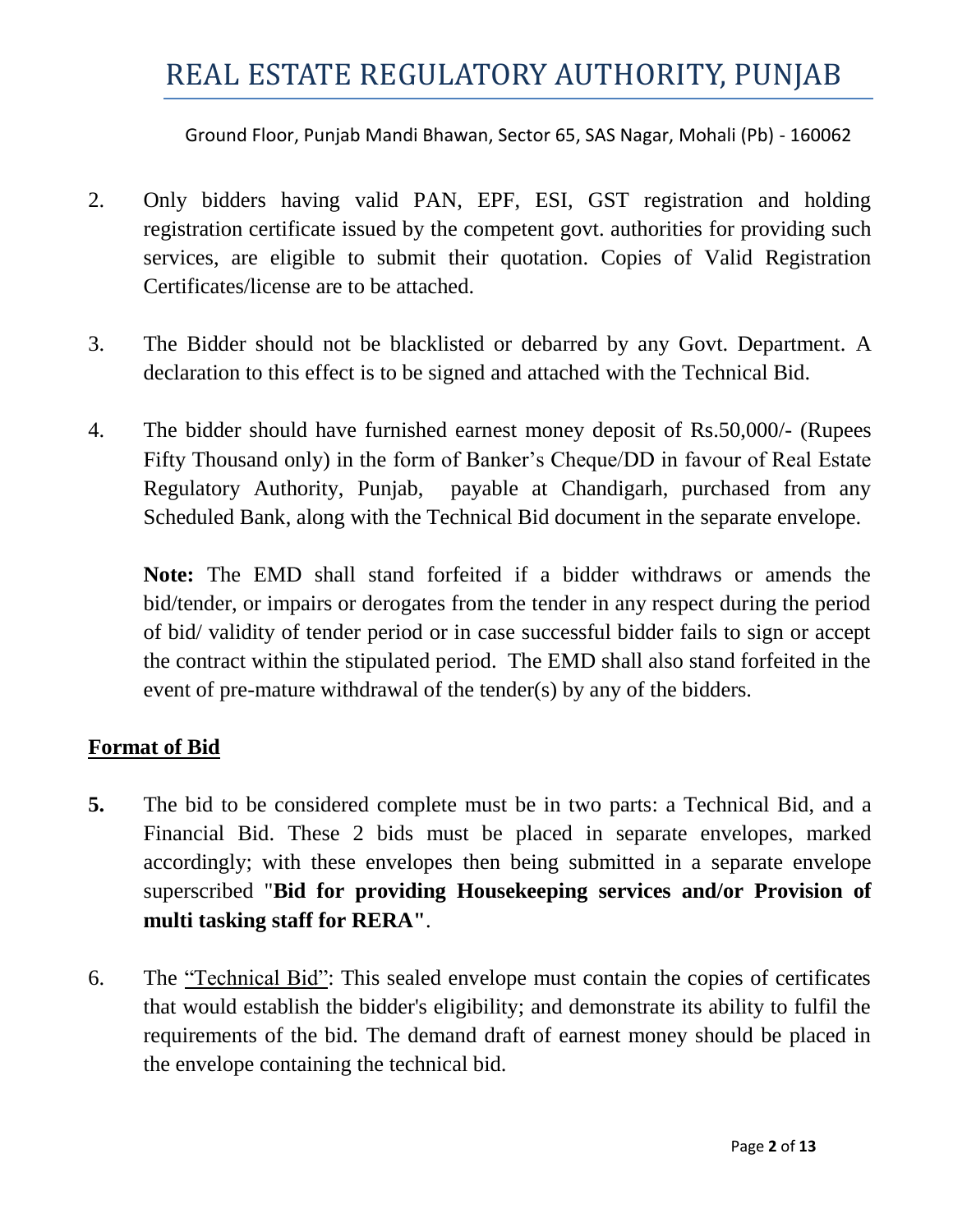Ground Floor, Punjab Mandi Bhawan, Sector 65, SAS Nagar, Mohali (Pb) - 160062

The "Financial Bid": This sealed envelope must contain the complete remuneration to be paid by the Authority. It shall not consist of any other documents. No conditions shall be indicated in this bid.

7. The formats for the two bids are enclosed in Annexure 1 to 4 respectively as follows:-

| Annexure-1: Technical bid for Housekeeping services.           |
|----------------------------------------------------------------|
| Annexure-2: Technical bid for Provision of Multi Tasking Staff |
| Annexure-3: Financial bid for Housekeeping services.           |
| Annexure-4 Financial Bid for Provision of Multi Tasking Staff  |

The bidder must fill in the relevant Annexure(s).

### **Evaluation of Bids**

- 8. The technical bids will be evaluated on the following basis:
- i) No. of years the bidder has been in existence, and has experience of providing housekeeping and multi-tasking services in organisations of repute.
- ii) Turnover in last three financial years preceding the year of invitation of bids i.e, during 2015-16, 2016-17, and 2017-18. At least 50% of this turnover should be from the business of providing Housekeeping services, as well as providing Multi-Tasking staff, or both as the case may be.
- iii) The nature, type, and profile of the clients of the bidder. Experience with such organisations as Public Limited companies and MNC would be given preference.
- 9. The Technical Bids will be opened first. Financial bids of only those bidders whose technical bids meet the minimum standard prescribed by the Authority will be opened. Other financial bids will be returned unopened.

### *Bids for the two services will be evaluated separately.*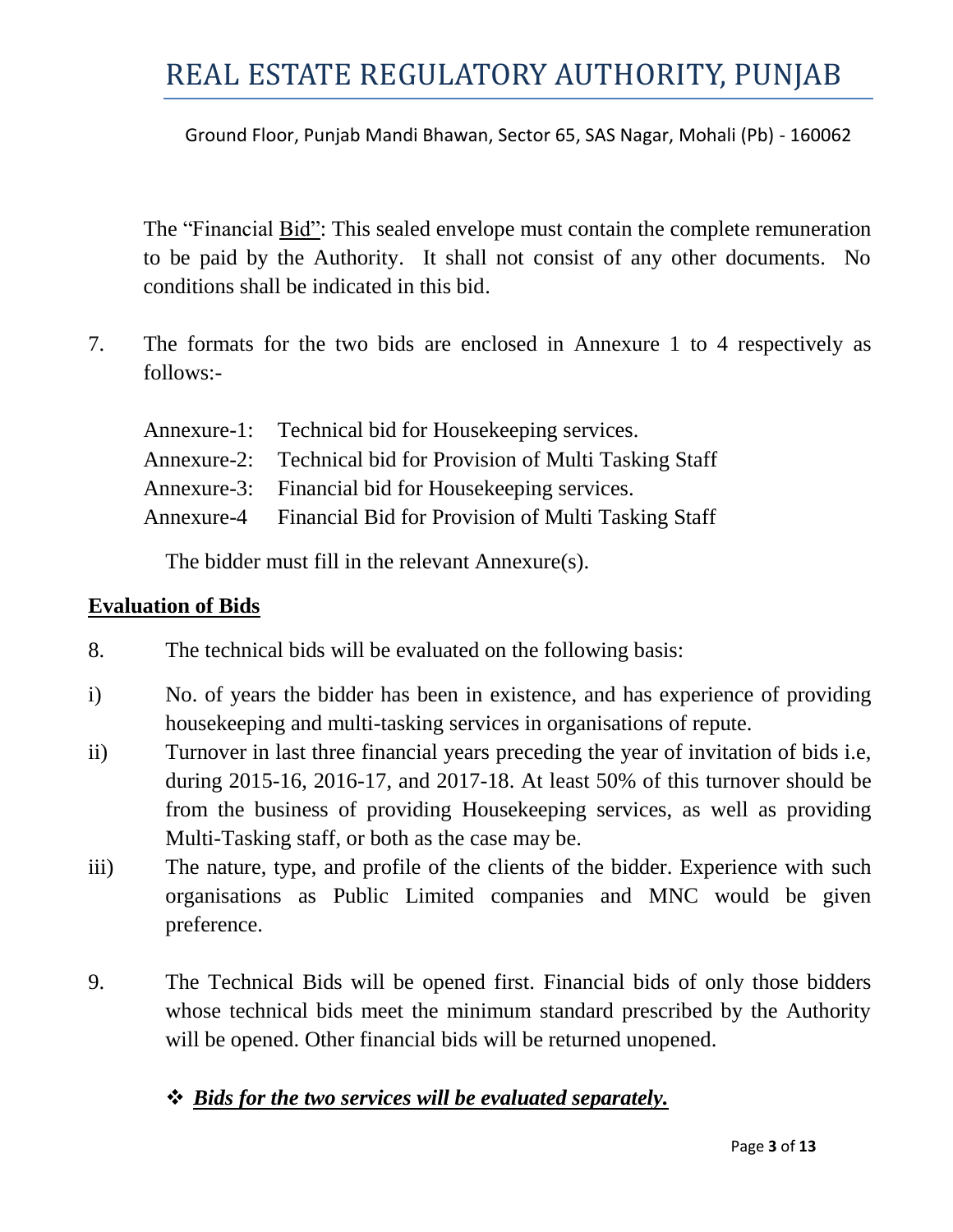Ground Floor, Punjab Mandi Bhawan, Sector 65, SAS Nagar, Mohali (Pb) - 160062

10. The quotation in the financial bid must be all inclusive in respect of taxes and other statutory liabilities etc., apart from the payment to be made to the successful bidder. Conditional bids, and bids in which the Authority's liability cannot be clearly determined, will be rejected.

### **Scope of Work for Housekeeping Services.**

- 11. Housekeeping Services means maintenance of the premises and the fixtures and fittings therein, in neat, clean and hygienic order. These services would include, but not be limited to, professional cleaning of the building, rooms, passages, corridor, walls etc; dusting of entire furniture and fittings; and intensive cleaning of toilets to ensure spick-span hygiene and freshness. These services would be carried out daily. In addition, periodic vacuum cleaning of the furniture, fittings, and other nooks and corners would be required.
- 12. These services should be available for 8 hours a day, 5 days a week. The bidder would ensure that trained staff is available at the premises to ensure the above services are duly performed. The normal office hours of the Authority are from 9:00 a.m. to 5:00 p.m. However, these services may be required during holidays in case of necessity/emergency.

The entire material required for this job would be the responsibility of the Bidder, should be of reputed brands, and will be subject to approval by an officer of the Authority to be nominated by it.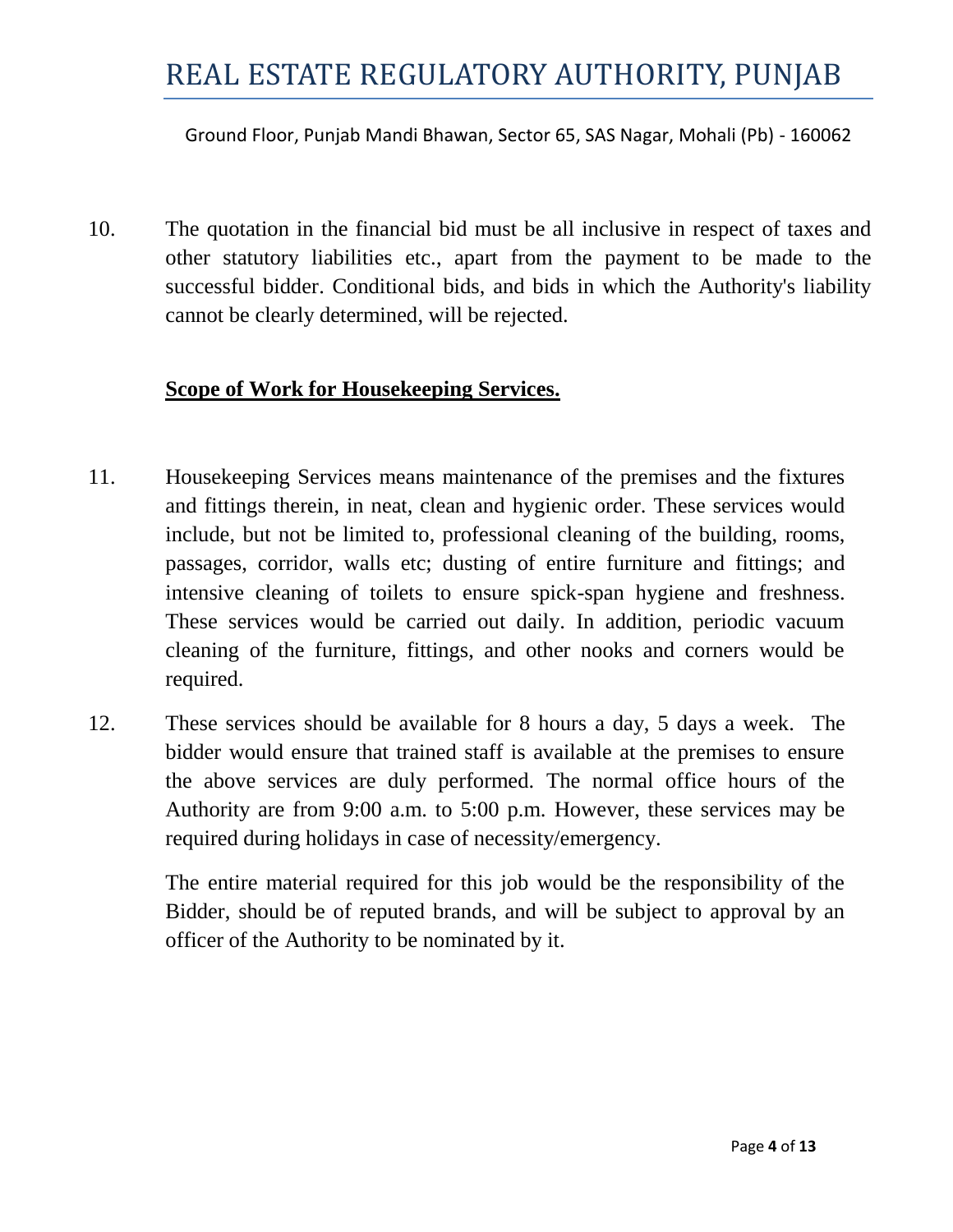Ground Floor, Punjab Mandi Bhawan, Sector 65, SAS Nagar, Mohali (Pb) - 160062

#### **Scope of service for provision of Multi-Tasking Staff**

13. The Authority may also take the services of Multi Tasking Staff through the successful bidder on "**as and when required**" basis and as per qualifications and experience to be determined by the Authority. This staff will be paid the wages as fixed by the Dy. Commissioner, Chandigarh (UT) and they will also be entitled to all the benefits of EPF & ESI etc. as per the prevalent Labour Laws. They will also be properly dressed in uniform with name-plates which will have to be supplied by the successful bidder.

### **Miscellaneous**

- 14. The persons deployed by the Bidder for the execution of the contract shall be the employees of the Bidder for all intents and purposes and in no case, there shall be any relationship of employee and employer between the said persons and the Real Estate Regulatory Authority, Punjab (hereinafter referred to as RERA) either implicitly or explicitly. The Bidder will ensure that its employees are medically fit and free from any communicable disease. The antecedents of the staff to be provided by the Bidder will be got verified by the Bidder at its own cost and level.
- 15. The persons so deployed shall be under over all control and supervision of the Bidder and the Bidder shall be liable for payment of their wages & dues, deposit of any amount as per applicable Labour Laws and Regulations and other statutory provisions, and RERA shall be indemnified for any such liability on this account. The price bid of the bidder should be in compliance with the rates prescribed for the relevant category in the current Minimum Wages notification issued by the Deputy Commissioner Chandigarh. No enhancement in rates other than the one prescribed by the UT Administration Chart/Graph will be given during the currency of the contract.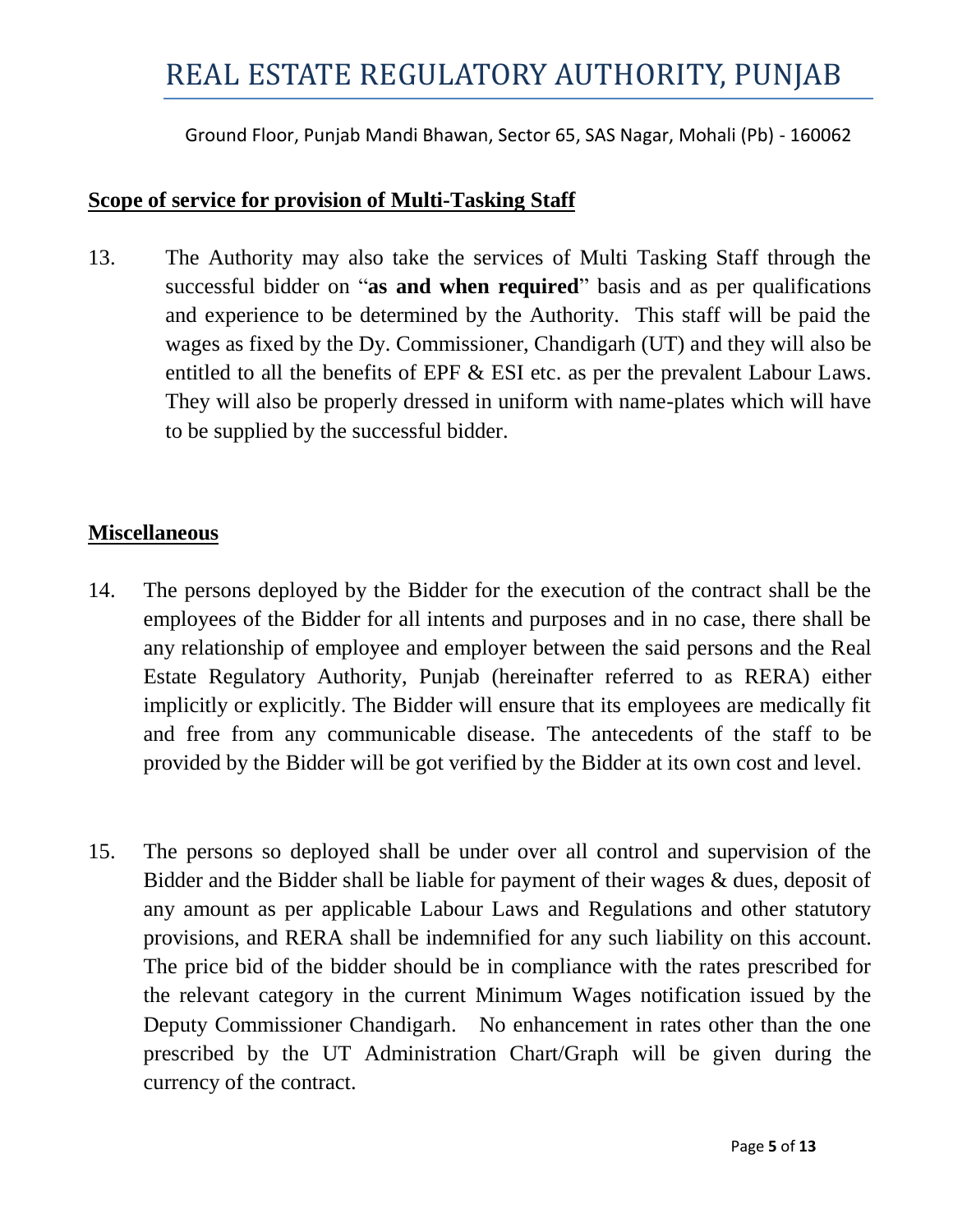Ground Floor, Punjab Mandi Bhawan, Sector 65, SAS Nagar, Mohali (Pb) - 160062

- 16. After the award of the contract the Bidder shall furnish Security Deposit @ 5% of the annual contract value either in the shape of FDR or Bank Guarantee, pledged in favour of RERA, Punjab having validity beyond a period of 3 months over and above the date of expiry of the contract.
- 17. Any dispute during contract period shall be referred to the arbitrator to be nominated by the RERA, Punjab and the decision of the arbitrator will be final & binding on both the parties. Place of Arbitration will be in Chandigarh and the language of Arbitration proceedings shall be in English.
- 18. Contract of any of the services requisitioned cannot be sublet without the prior written consent of RERA, Punjab.
- 19. The contract is initially for one year and the same may be extended for another year twice (i.e. up to a period of three years in total) subject to the satisfactory performance of the Bidder.
- 20. The Bidder shall indemnify against all losses which occurs during the course of the agreement on account of lapse on the part of the Bidder.

### **Payment**

21. After completion of the month, the Bidder shall submit the bill in duplicate for the completed month to the office of the RERA, Punjab, Chandigarh by  $3<sup>rd</sup>$  of every month for payment. The bill will be paid by the Authority by  $7<sup>th</sup>$  of every month subject to its correctness. The office of the RERA, Punjab will not be responsible for any payment to be made to the persons deputed by the Bidder. The payments will however be made to the said person by the Bidder regularly. RERA, Punjab shall be indemnified for any such liabilities on this account.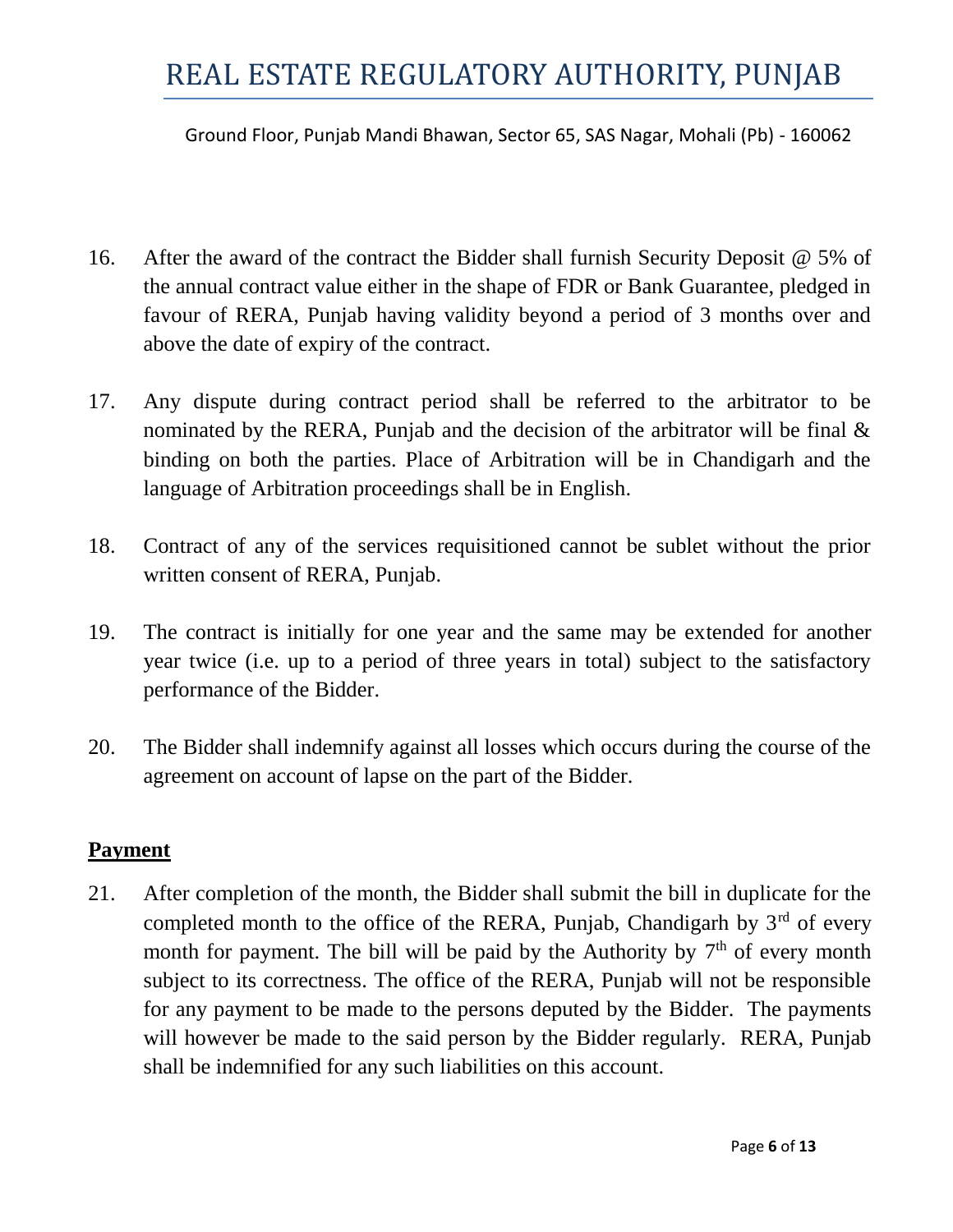Ground Floor, Punjab Mandi Bhawan, Sector 65, SAS Nagar, Mohali (Pb) - 160062

Last date for submission of quotation by the Bidders, who agree to the above terms and conditions fully, is **04.09.2018** upto **12:30 P.M**.The technical bids will be opened on the same day at 3:00 p.m. in the office of **Secretary**, **Real Estate Regulatory Authority, Punjab, Ground Floor, Punjab Mandi Bhawan, Sector 65-A, S.A.S Nagar-160062** in the presence of the representative of the parties who wish to be present.

> Secretary Real Estate Regulatory Authority, Punjab

**Encls: As above**.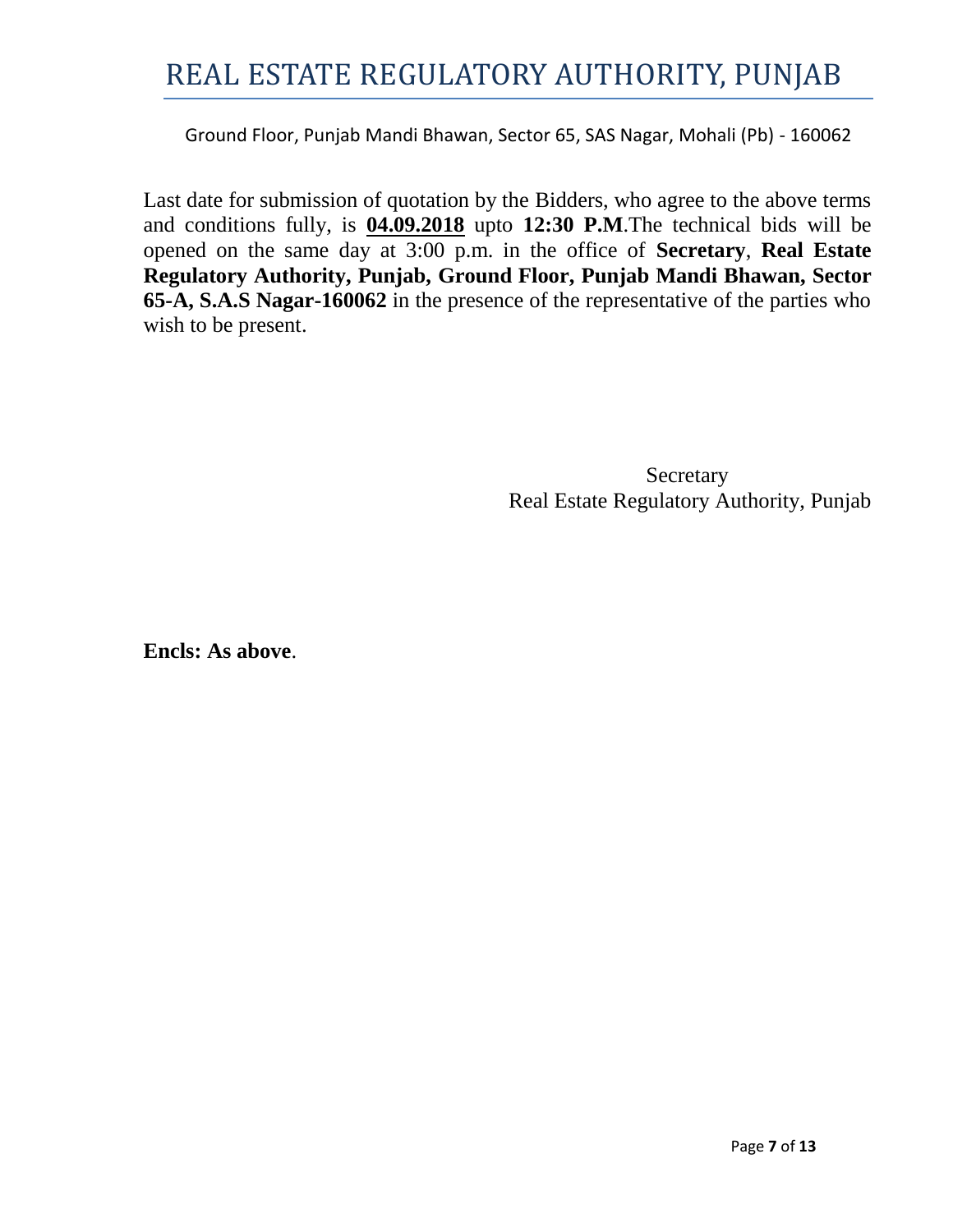Ground Floor, Punjab Mandi Bhawan, Sector 65, SAS Nagar, Mohali (Pb) - 160062

#### **ANNEXURE-I - TECHNICAL BID FOR HOUSEKEEPING SERVICES**

#### **(TO BE FILLED UP BY THE TENDERER)**

Having read and accepted all terms and conditions in the Tender Document, we submit the details for Housekeeping Services as follows:-

| $\mathbf{1}$   | Name and address of the registered office of<br>the Bidder/agency.                                                                                                                                                                                      |
|----------------|---------------------------------------------------------------------------------------------------------------------------------------------------------------------------------------------------------------------------------------------------------|
| $\overline{2}$ | Name of the owner(s)/Partner (attach Bio-data<br>of all partners).                                                                                                                                                                                      |
| 3              | <b>Telephone Numbers:</b><br>Residence<br>(i)<br>Office<br>(ii)<br>(iii) Mobile Number<br>E-mail id<br>(iv)                                                                                                                                             |
| $\overline{4}$ | No of years of experience in the Housekeeping<br><b>Services</b><br>$\div$ Please add certificates in support                                                                                                                                           |
| 5              | Name of the Organizations/offices, where the<br>Bidder is presently providing housekeeping<br>services with the date of duration of such<br>contract<br>$\div$ Mention addresses and phone no.<br>Please add certificates from<br>clients<br>mentioned. |
| 6              | Annual Turnover (2015-16, 2016-17, 2017-18)<br>details<br>of<br>Turnover<br>with<br>relating<br>to<br>Housekeeping Services                                                                                                                             |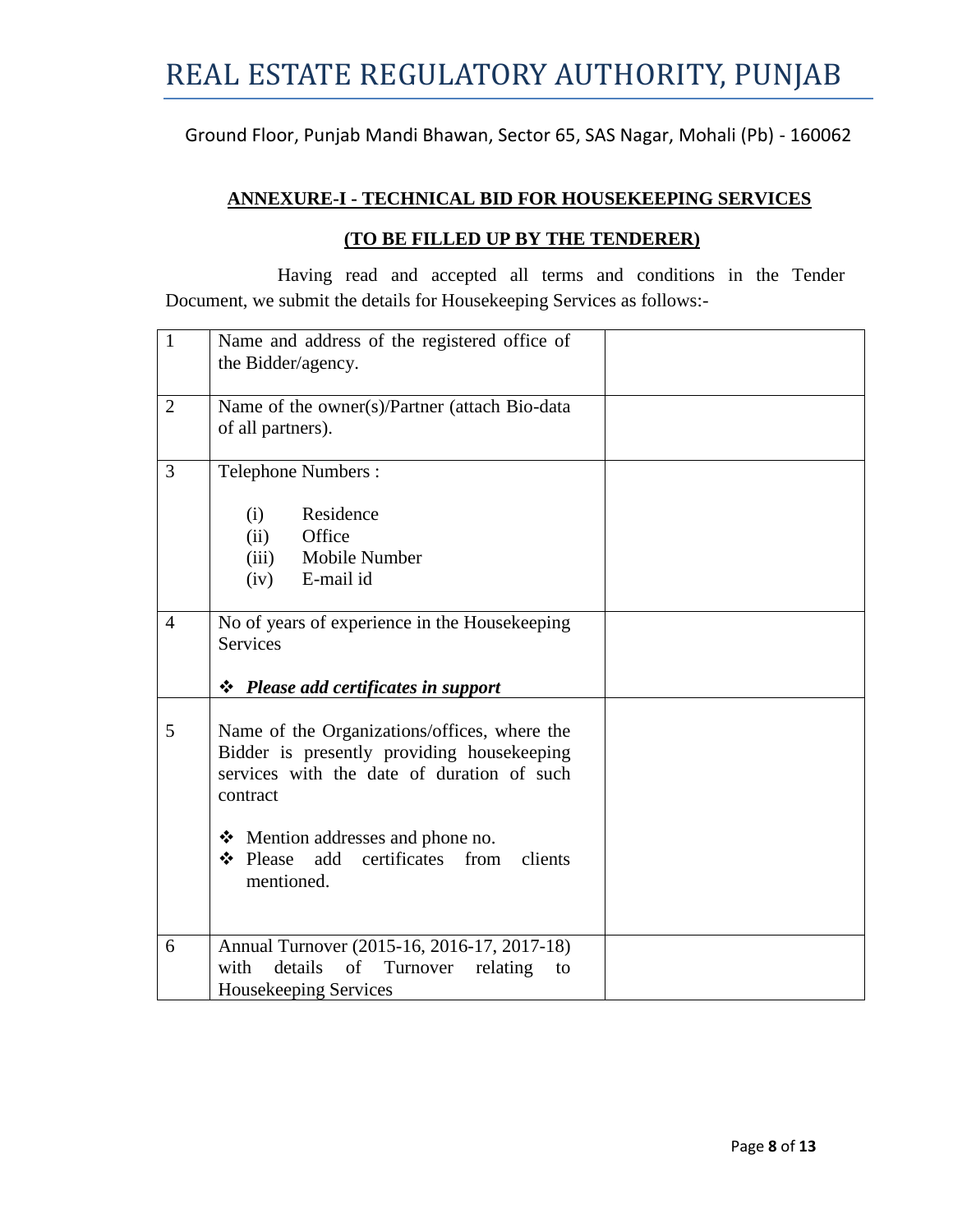Ground Floor, Punjab Mandi Bhawan, Sector 65, SAS Nagar, Mohali (Pb) - 160062

| 7 | a) Whether the Bidder/agency is registered<br>with the Labour Deptt., Chandigarh<br>(attach copy of Certificate of<br>Registration).<br>b) GST Number (Copy to be attached).<br>PAN number (Copy to be attached).<br>$\mathbf{c})$<br>ESI Registration No (Copy to be<br>d)<br>attached).<br>e) EPF Registration No (Copy to be<br>attached). |                                                                             |
|---|-----------------------------------------------------------------------------------------------------------------------------------------------------------------------------------------------------------------------------------------------------------------------------------------------------------------------------------------------|-----------------------------------------------------------------------------|
| 8 | Details of earnest Money Furnished                                                                                                                                                                                                                                                                                                            | D.D. No:<br>a)<br>b)<br>Dated<br>For Rs<br>c)<br>Bank<br>Issuing<br>$\rm d$ |
| 9 | Declaration that the Bidder has not been black<br>listed or debarred by any Government<br>Department.                                                                                                                                                                                                                                         | <b>Enclosed/Not Enclosed</b>                                                |

I \_\_\_\_\_\_\_\_\_\_\_\_\_\_\_\_\_\_\_\_\_\_\_an authorized signatory of the bidder

do hereby declare that the information given above is true and correct to the best of my knowledge and belief and nothing has been concealed therein.

Signature with Seal

List of Enclosures:-

- 1.
- 2.
- 
- 3.
- 4.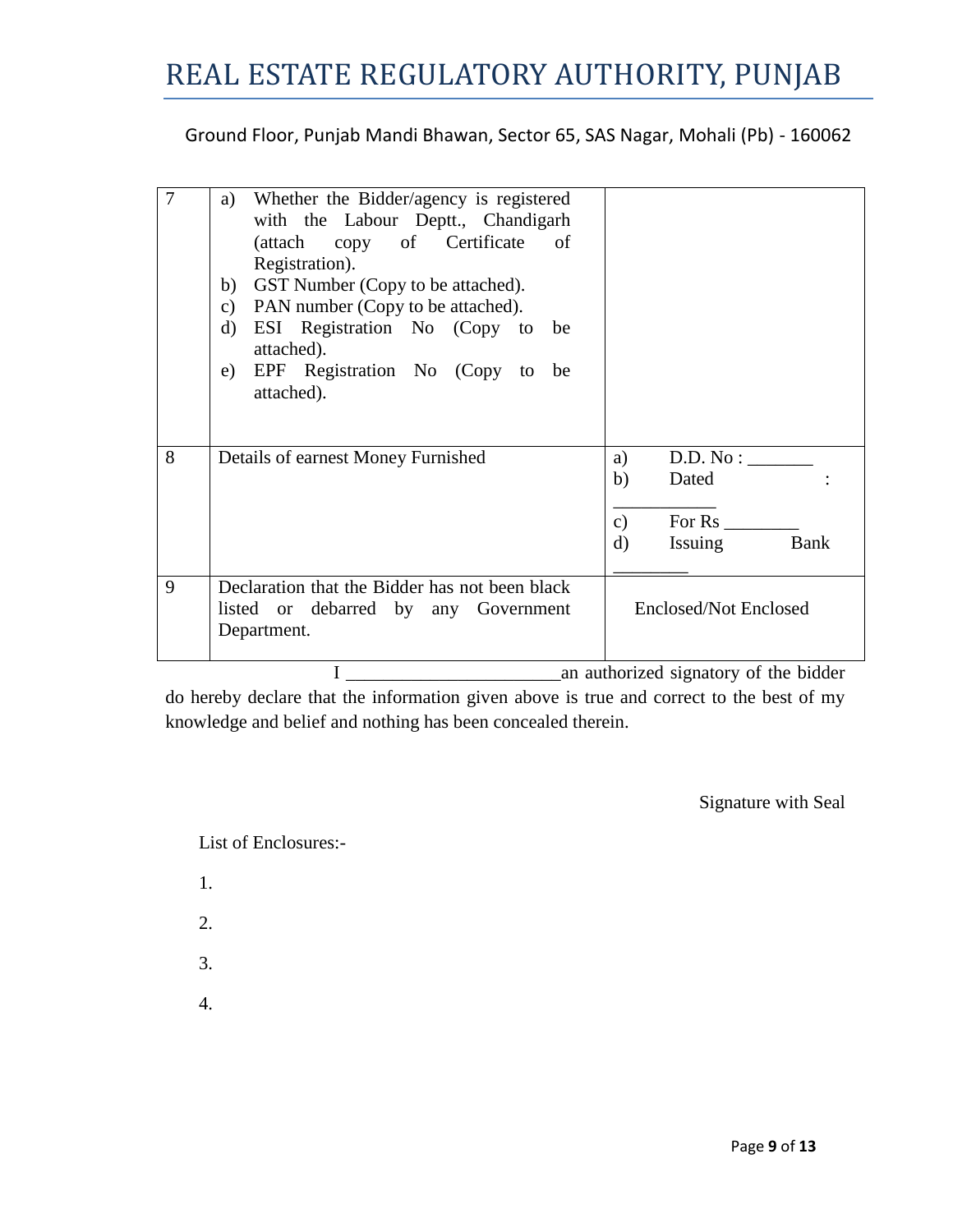Ground Floor, Punjab Mandi Bhawan, Sector 65, SAS Nagar, Mohali (Pb) - 160062

#### **ANNEXURE-II - TECHNICAL BID FOR MULTI TASKING STAFF SERVICES**

#### **(TO BE FILLED UP BY THE TENDERER)**

Having read and accepted all terms and conditions in the Tender Document, we submit the details for Multi Tasking Staff Services as follows:-

| $\mathbf{1}$   | Name and address of the registered office of<br>the Bidder/agency.                                                                                                                                                                                                       |
|----------------|--------------------------------------------------------------------------------------------------------------------------------------------------------------------------------------------------------------------------------------------------------------------------|
| $\overline{2}$ | Name of the owner(s)/Partner (attach Bio-data<br>of all partners).                                                                                                                                                                                                       |
| 3              | <b>Telephone Numbers:</b><br>Residence<br>(v)<br>(vi)<br>Office<br>(vii) Mobile Number<br>(viii) E-mail id                                                                                                                                                               |
| $\overline{4}$ | No of years of experience in the Multi Tasking<br><b>Staff Services</b><br>$\div$ Please add certificates in support                                                                                                                                                     |
| 5              | Name of the Organizations/offices, where the<br>Bidder is presently providing Multi Tasking<br>Staff services with the date of duration of such<br>contract<br>$\div$ Mention addresses and phone no.<br>$\div$ Please add certificates<br>from<br>clients<br>mentioned. |
| 6              | Annual Turnover (2015-16, 2016-17, 2017-18)<br>with details of Turnover relating to Multi<br><b>Tasking Staff Services</b>                                                                                                                                               |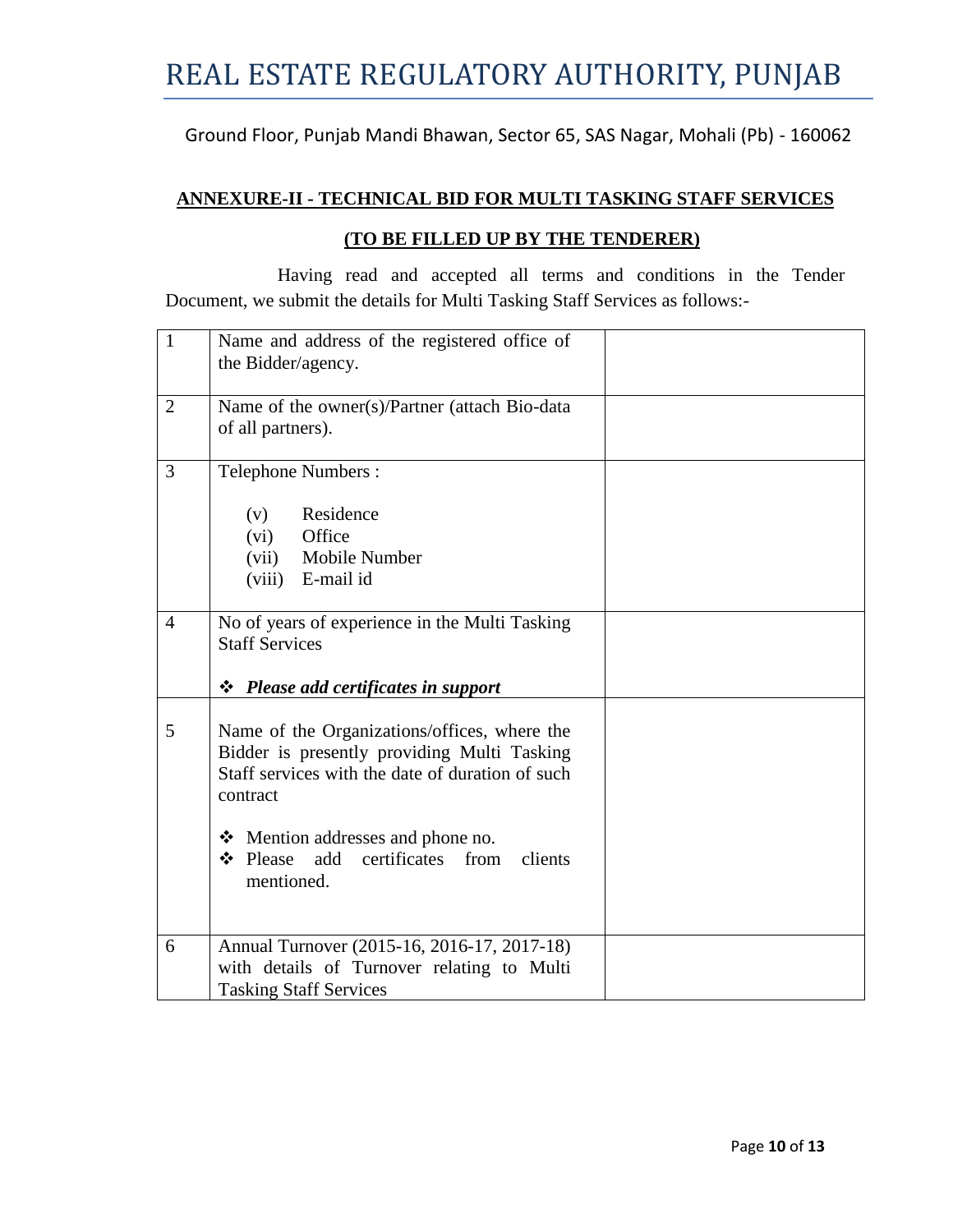Ground Floor, Punjab Mandi Bhawan, Sector 65, SAS Nagar, Mohali (Pb) - 160062

| 7 | Whether the Bidder/agency is registered<br>f)<br>with the Labour Deptt., Chandigarh<br>(attach copy of Certificate of<br>Registration).<br>GST Number (Copy to be attached).<br>g)<br>PAN number (Copy to be attached).<br>h)<br>ESI Registration No (Copy to be<br>$\mathbf{i}$<br>attached).<br>EPF Registration No (Copy to be<br>$j$ )<br>attached). |                                                                              |
|---|----------------------------------------------------------------------------------------------------------------------------------------------------------------------------------------------------------------------------------------------------------------------------------------------------------------------------------------------------------|------------------------------------------------------------------------------|
| 8 | Details of earnest Money Furnished                                                                                                                                                                                                                                                                                                                       | D.D. No:<br>e)<br>f<br>Dated<br>For Rs<br>g)<br><b>Bank</b><br>h)<br>Issuing |
| 9 | Declaration that the Bidder has not been black<br>listed or debarred by any Government<br>Department.                                                                                                                                                                                                                                                    | <b>Enclosed/Not Enclosed</b>                                                 |

I \_\_\_\_\_\_\_\_\_\_\_\_\_\_\_\_\_\_\_\_\_\_\_an authorized signatory of the bidder

do hereby declare that the information given above is true and correct to the best of my knowledge and belief and nothing has been concealed therein.

Signature with Seal

List of Enclosures:-

- 1.
- 2.
- 
- 3.
- 4.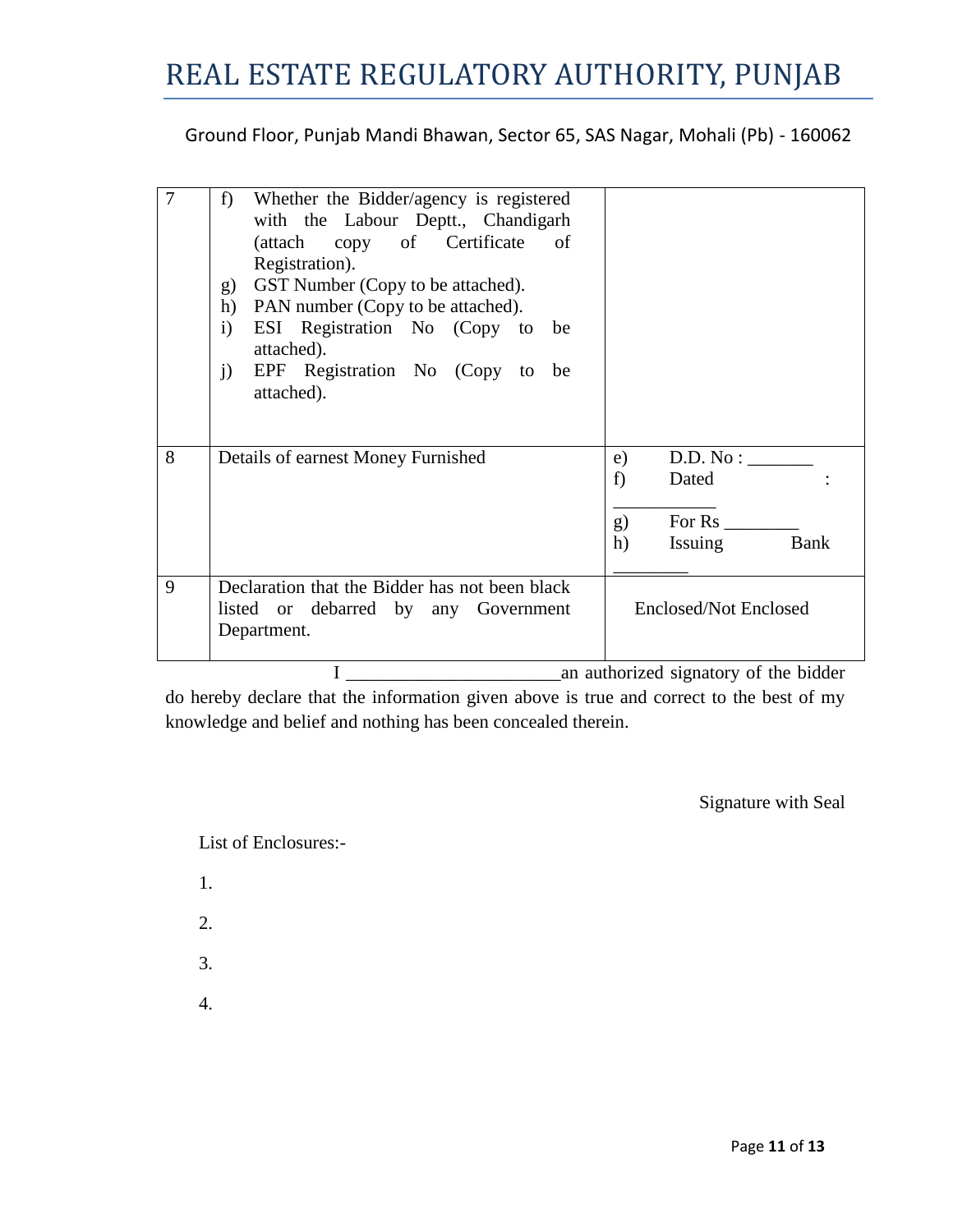Ground Floor, Punjab Mandi Bhawan, Sector 65, SAS Nagar, Mohali (Pb) - 160062

#### **ANNEXURE-III-PRICE BID FOR HOUSEKEEPING SERVICES**

#### **(TO BE FILLED UP BY THE TENDERER)**

I have physically inspected the premises of Real Estate Regulatory Authority; Punjab located in Plot No.3, Sector-18, Madhya Marg, Chandigarh and understand the volume of work. Having read and accepted all terms and conditions in the Tender Document, we submit the monthly rates for Housekeeping Services as follows:-

|          | <b>Total Monthly Rate</b> |                                                                            |  |
|----------|---------------------------|----------------------------------------------------------------------------|--|
| <u>ာ</u> | Break Up of above         |                                                                            |  |
|          | (i)                       | Manpower Costs (For staff proposed to<br>be deployed at site)              |  |
|          | (ii)                      | Material Costs (For material/equipment<br>proposed to be deployed at site) |  |
|          | (iii)                     | Statutory Liabilities Such as taxes etc.                                   |  |
|          | (iv)                      | Service Charge                                                             |  |
|          | (v)                       | Others (If any)                                                            |  |

**Note**: The total of Point 2 should be same as the figure quoted at Point 1 above.

Signature of the Authorized Representative with Seal